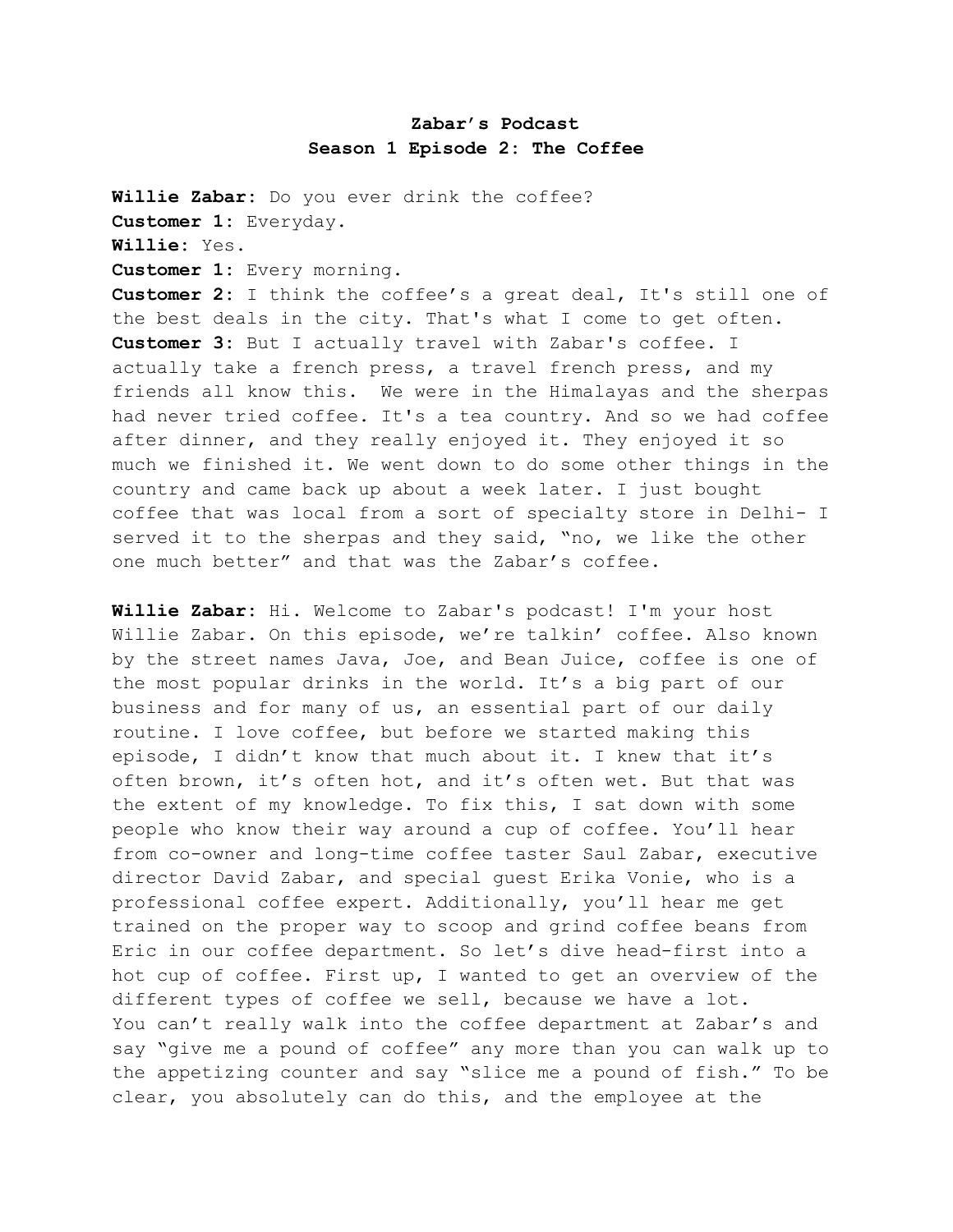counter will help you figure out what to get. I just can't guarantee the people behind you in line will be as understanding. So to get me situated, is the person who taught me how to brew my first cup of coffee.

**Willie:** Alright, I'm here with David Zabar. Why don't you introduce yourself and say a little bit about what you do at the store and how you're related to me.

**David Zabar:** Okay, well, Willie is my son. My grandfather started the business- my father, Stanley and Uncle Saul are there almost everyday. I'm there almost every day and, uh you know, my job is to see that everything keeps going. We do a lot of sampling. We sell a half pound so you can experiment with different coffees. We recommend getting two or three different half pounds of coffee and blending yourself to see how strong, if you like to mix, say an espresso into more of a Columbian and you find what level of strength you like. More people identify what they liked and what they wanted at home so i think the big revolution is making at home what you used to get at a restaurant, so the home espresso machines plus the simplicity of having different types of pods. You're able to make a much higher quality coffee at home and much more easily.

**Willie:** How many types of Zabar's coffee can you name right now? **David:** We have Zabar's Blend and Columbian and Mocha style, Blue Mountain style. The espressos are Vienna, French Italian. Uh **Willie:** That's good- that's a start. And Tuesdays coffee is loaded in right? Wanna describe what the spectacle is when they deliver it?

**David**: These multi-wheeled carts are used to move product boxes, whatever- So, these are loaded up with 60-pound bags of coffee from the truck and they're wheeled over to our basement hatch and then by conveyor belt, go into the basement of the store. It takes 3 or 4 guys to do this every Tuesday morning and maybe it's 100 bags of coffee then during the course of the week- bag by bag, it comes up a conveyor inside the store to our coffee department where we fill orders for shipping and for customers on premises. So this is a weekly spectacle. **Willie:** Hm and they're big burlap sacks?

**David**: There are still plastic wine burlap sacks. I believe the green coffee beans come off the ship at 160 pound sacks and then we handle them in smaller sacks in the store.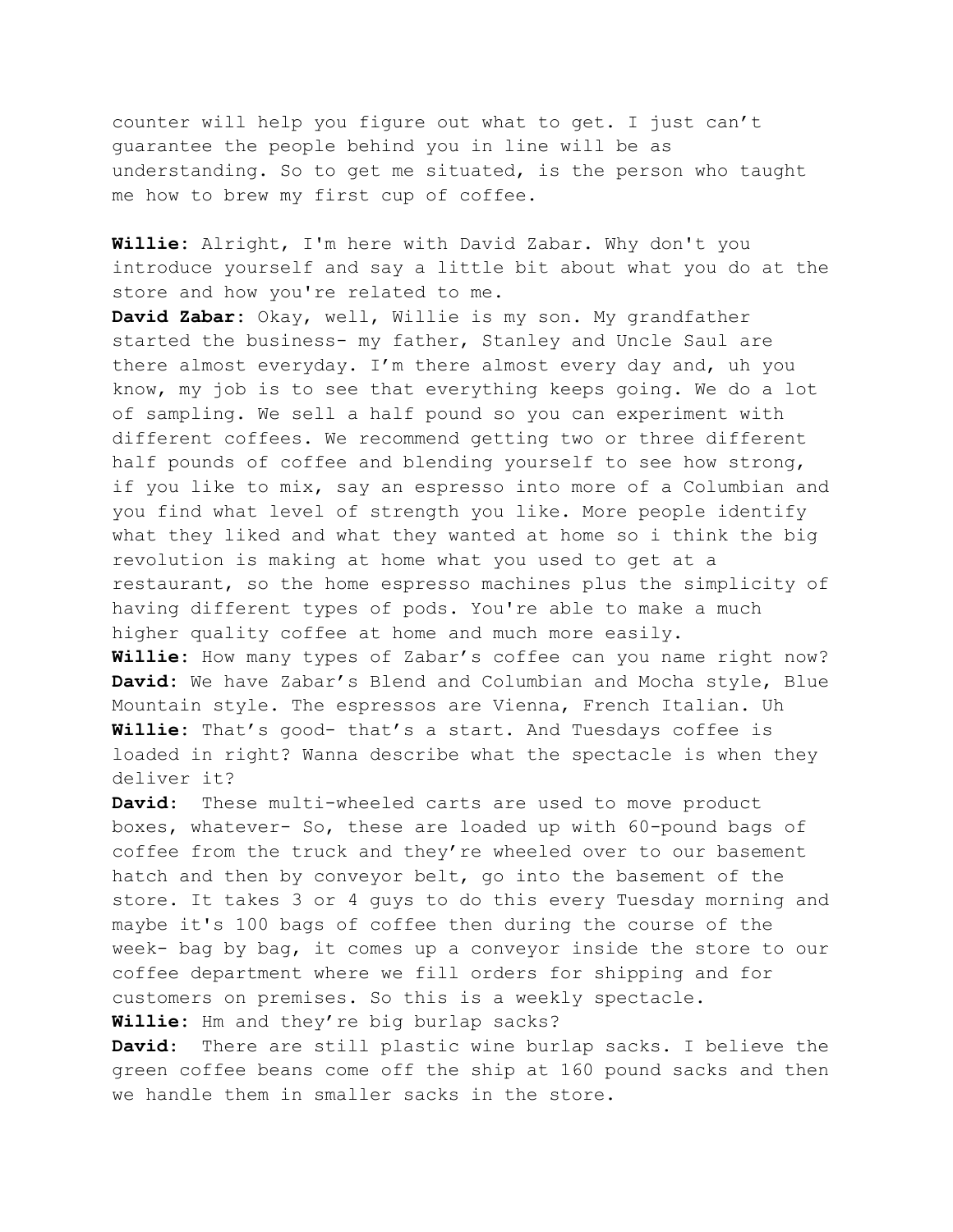**David:** We've been roasting our own coffee for more than 50 years. Saul feels it's different. It's a different taste. I drink it every day.

**Willie:** Now, my dad mentioned the difference between a light roast and a dark roast.

How the beans were roasted has a huge impact on the flavor of your morning coffee. This is precisely why Zabar's coffee is custom-roasted. Every week we taste samples of coffee roasted to different temperatures using a process called cupping. Saul Zabar has been personally involved in this process for more than 50 years. Here's a clip of Uncle Saul from a 2008 mini-documentary called "Spilling the Beans."

## Link : <https://youtu.be/NLv7JXIAK3A>

**Saul Zabar:** "When I first got married, I got interested in coffee and coffee roasting, and coffee buying. Every afternoon around 4 oclock when I'm beginning to wain I go downstairs to our cafe and I pour myself a coffee. A cup of coffee is the perfect pickup. Traditionally we roast our coffees on Monday and then they're brought to us on Tuesday Morning. So if you want to get coffee that's almost out of the roaster, visit us on Tuesday morning and ask for the previous day's roast."

**Willie:** The full video is on Zabar's YouTube channel, we'll put a link to it in our show notes.

I wanted to do something different for this next part of the episode. I figured the best way to learn about our coffee department would be to spend some time working there. So join me in a new segment I like to call, "learning the ropes."

**Eric:** I'm Eric from the coffee department--

**Willie:** How long you've been working here?

**Eric:** Going on my third year--

**Willie:** Nice

Alright I'm here in the coffee department. I know I need gloves and I need an apron. Where could I find-?

**Eric:** You can find the gloves over here XL

**Willie:** Okay Awesome- that's me

**Eric:** and here goes an apron.

**Willie:** So, pretend it's my first day. I'm a new coffee

employee- what do you show me first?

**Eric:** Well I would show you how to make a pound of coffee for a customer. One whole scoop and then a little bit more. When it's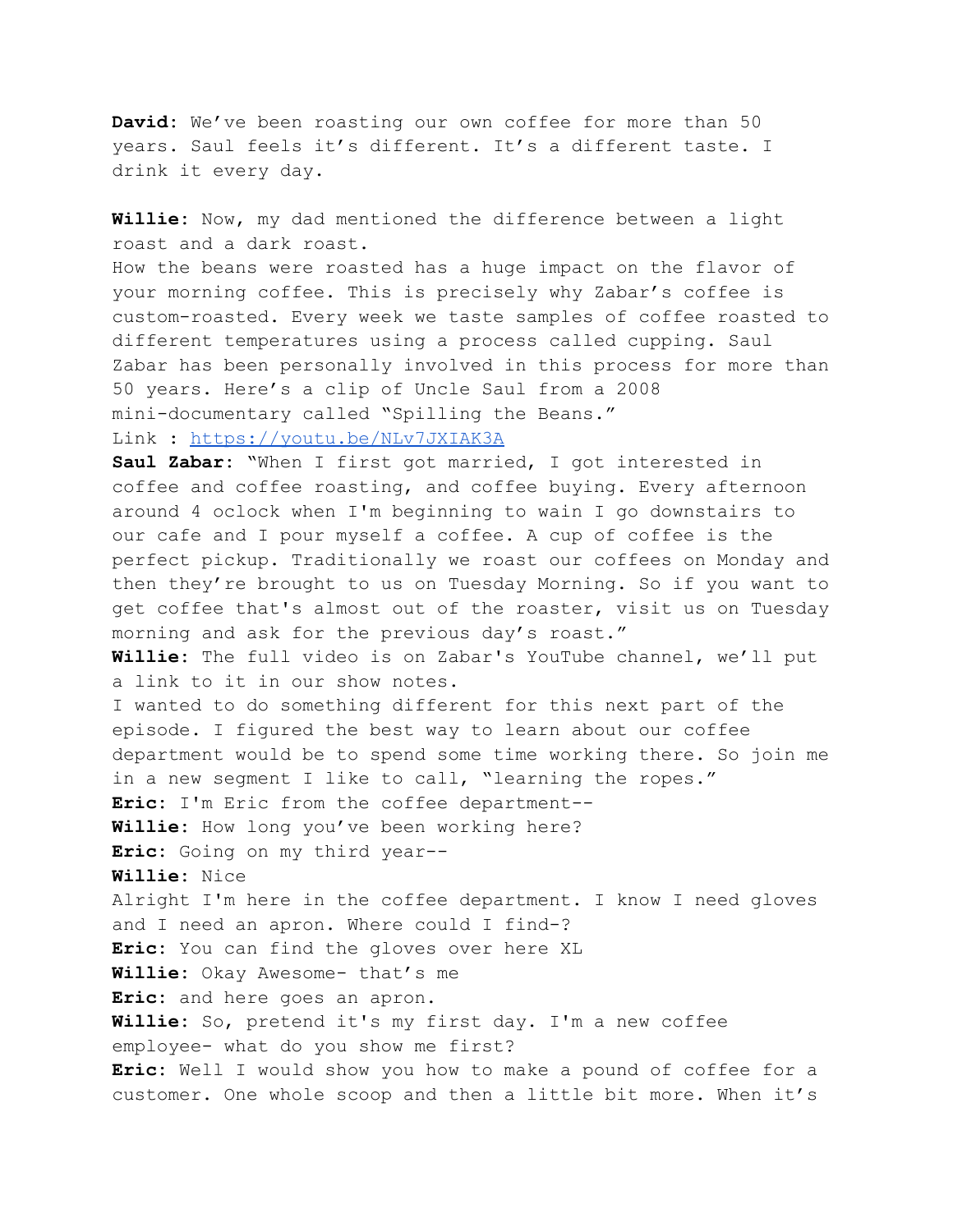a pound put it on the scale- its .88- you go until it's a pound. When it's a pound you hit Zabar's and print. If they want beans you just fold it up but if they want it ground you throw it in the grinder. \*Grinds\* We can always use #5 coffee, we're gonna use it today. **WILLIE:** So in 2011, I think it was hurricane Irene. It was the only time in history all three of my brothers and I here at the same time. I was in deli, Danny was kinda working on the floor in general, I believe Michael was at the register and Ben was at coffee. **WILLIE:** Hey can I help you with anything **CUSTOMER:** 3 pounds of Zabar's blend, ground number 4 **WILLIE:** So this is the Zabar's blend? This one? **ERIC:** No no no that one. **WILLIE:** This one right. Okay thanks Its my first day. First day in this department, at least. **CUSTOMER:** Smells nice **WILLIE:** It does, right? \*Grinding\* **WILLIE:** This time I'm gonna put the bag underneath before I start grinding. I learned that the hard way **ERIC:** You did a lot better than me- i had beans all over the place **Willie:** How long have you been shopping at Zabar's? **Customer:** Since 1984? A while. **Willie:** For our last segment, I'd like to welcome coffee expert Erika Vonie. I first heard of Erika when she appeared on the coffee episode of "Basics with Babish," a spinoff of the popular YouTube cooking show "Binging with Babish." We invited her to the store to see the Coffee department, then followed up remotely so she could walk us through how she brews coffee at home. **Erikia Vonie:** My name is Erika Vonie. I've been working in coffee for over 15 years and I am currently an independent consultant, but I've been a barista, a manager, bought and sold green coffee, I won an international coffee competition and I have the coffee equivalent of a wine somalia certificate so coffee's kinda my life. **Willie:** Are you familiar with Zabar's? **Erika:** I am familiar with Zabars. **Willie:** Well, I'm glad you're here.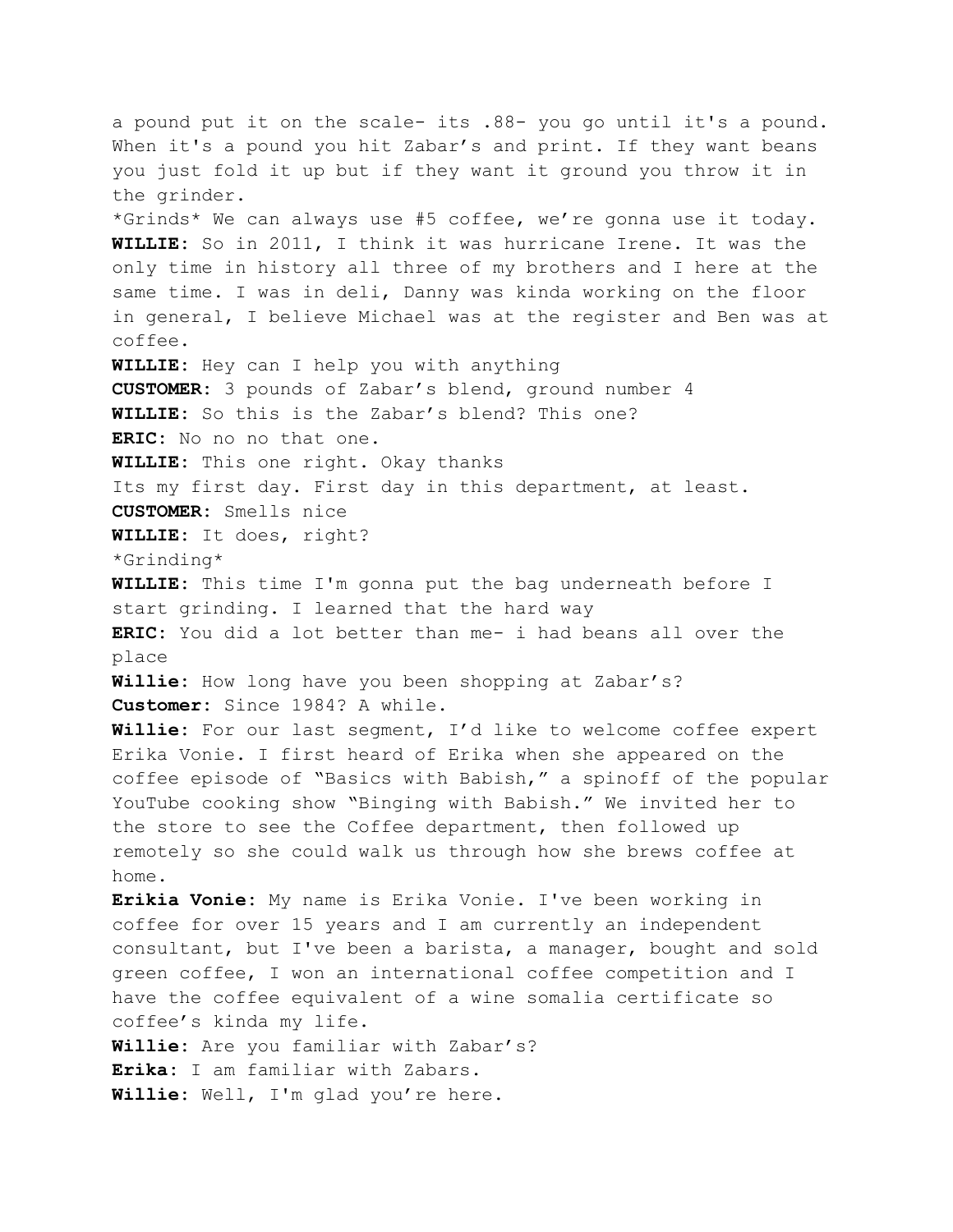**Erika:** Yeah I am too. **Willie:** Shall we go inside? **Erika:** Yeah, let's check it out! **Willie:** So, we are gonna send you home with some coffee. **Erika:** I'm so excited. **Willie:** Pick whatever three you want. **Willie:** Cool, let's get in line! **Erikia:** I'm gonna ask you for your favorite or recommendation. **Willie:** Sure, I'm a big fan of the royal blend, the Zabar's blend is a classic. Let's ask them, see what's popular **Erika:** Hi, how's it going? I'm gonna get three bags of coffeecould I get the royal blend, the Zabar's blend and do you drink coffee? **Employee:** I like the French-Italian **Erika:** Let's do that too- Easy. **Employee**: How do you want it ground? **Erika**: I'll keep it whole bean actually, thank you **Erika :** Yes that's perfect thank you so much! **Willie**: Thanks alot Here's the second part of our conversation. Alright so first of all hi Erika **Erika**: Hi Willie **Willie:** Good to see you at the store, good to see you now. Imagine I'm an anthropologist who comes from a culture where we don't drink coffee. How do you explain the role of coffee in our society? **Erika:** Ooh, what a good question! Well my gut instinct, right off the bat, I would say that coffee is a conduit for community. The coffee house iself, the café, has historically been a place where meetings of the minds can come together. You can meet your friends, you can meet coworkers, you just sit and enjoy this warm and energizing drink while discussing really cool ideas. **Willie:** So, I know coffee is highly technical. Tell me some of the factors that impact how coffee tastes. **Erika:** So, coffee's variabilities begin at origin so dependingom what country the coffee comes from, what type of coffee the tree is, like if you think of apples- you've got granny smith and red delicious and fuji and all these different types of apples. You also have that variety in coffee as well. The way that it's processed. All coffee is a fermented process just like all of

our favorite things- just like beer and wine and bread and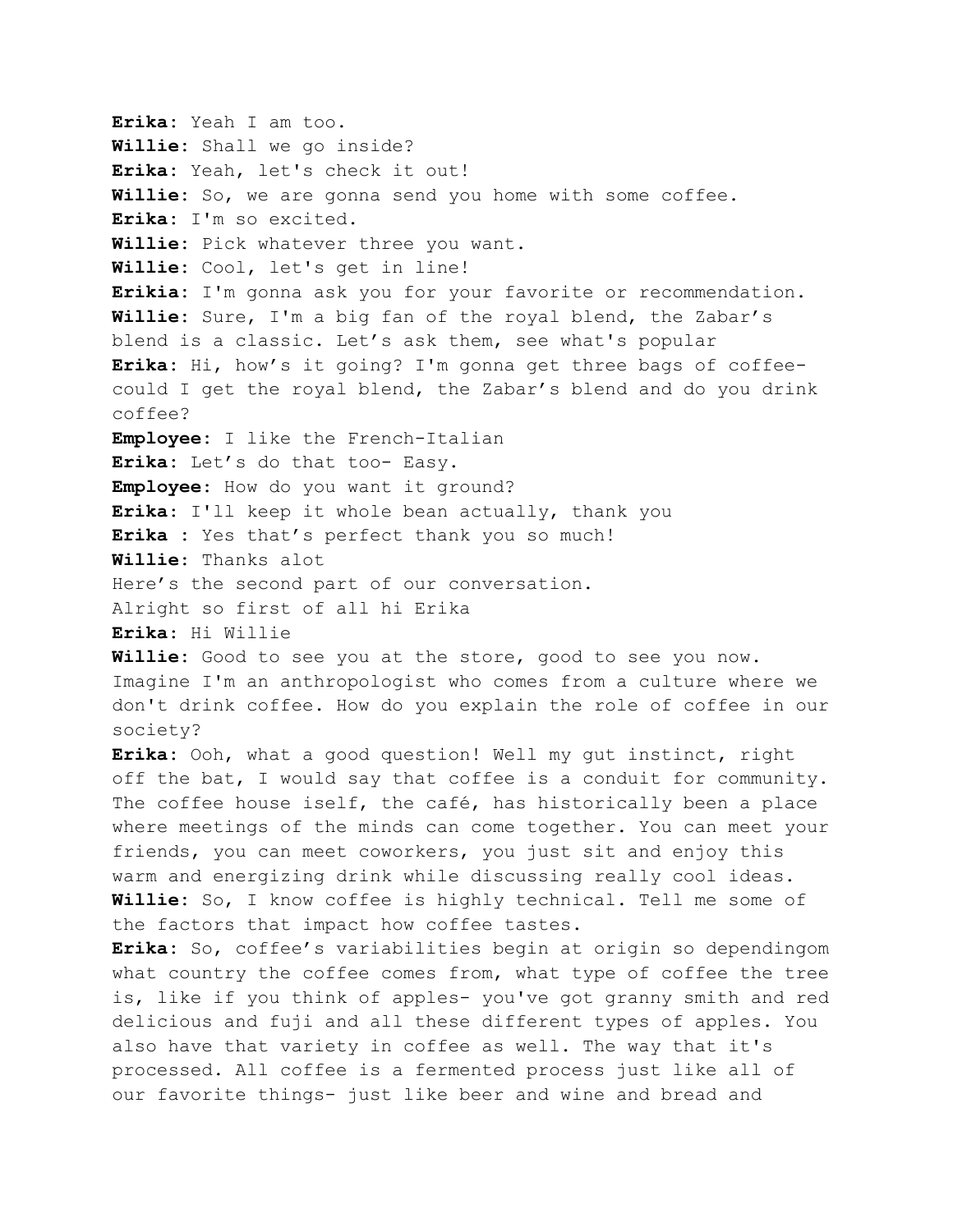chocolate. How it's fermented, how long it's fermented, how long it's dried for, how long it stays in storage- all of those things affect the coffee flavor even before it gets to the roaster. I like to make the analogy of a mixing board in like audio engineering so instead of just venn diagrams where you try to Goldielocks it with one or two variables, there's just a ton of different variables. You can have the same coffee and have it taste wildly different based off of the way it's roasted and who's preparing it alone.

**Willie:** It reminds me- because my dad is very into photography, and he was talking about how the gelatin that goes into in the film stock- it comes from cows- and how depending on what the cows ate it its takes a different amount of time to develop the film

**Erika:** OH!

**Willie:** So, it sounds like a similar thing so you're adjusting in real time based on these weird factors that are outside your control and you're like how do I compensate for this. **Erika:** Oh, wow. Thank you for sharing that tidbit- I had no idea.

**Willie:** So yeah, when you visited us at the store we sent you home with three different kinds of coffee, do you wanna walk us through the three different kinds that we gave you? **Erika:** I'll start with what ended up being my favorite which was the royal blend. Yeah I think that you said that was yours as

well?

**Willie:** Yeah that's usually what I go for

**Erika:** So, the royal blend I really loved. I was playing around with it a lot as espresso. One of the things that I noticed that I really liked was that it tasted great as a shot but it just rocked as a cappuccino. It had this caramelly, chocolate thing-It almost tasted like a mocha even without adding any chocolate to it. As you can see, you sent me home with a full bag and I maybe have a couple shots left of it. You also sent me home with the Zabar's blend, which was great. I made that as a classic drip coffee and I was like this is New York's coffee. It's so easy to make a light and sweet out of it and it's that dark roast that kinda hits you in the face. I sipped it and I was back on the subway commuting to work. I was like, oh this is what New York tastes like.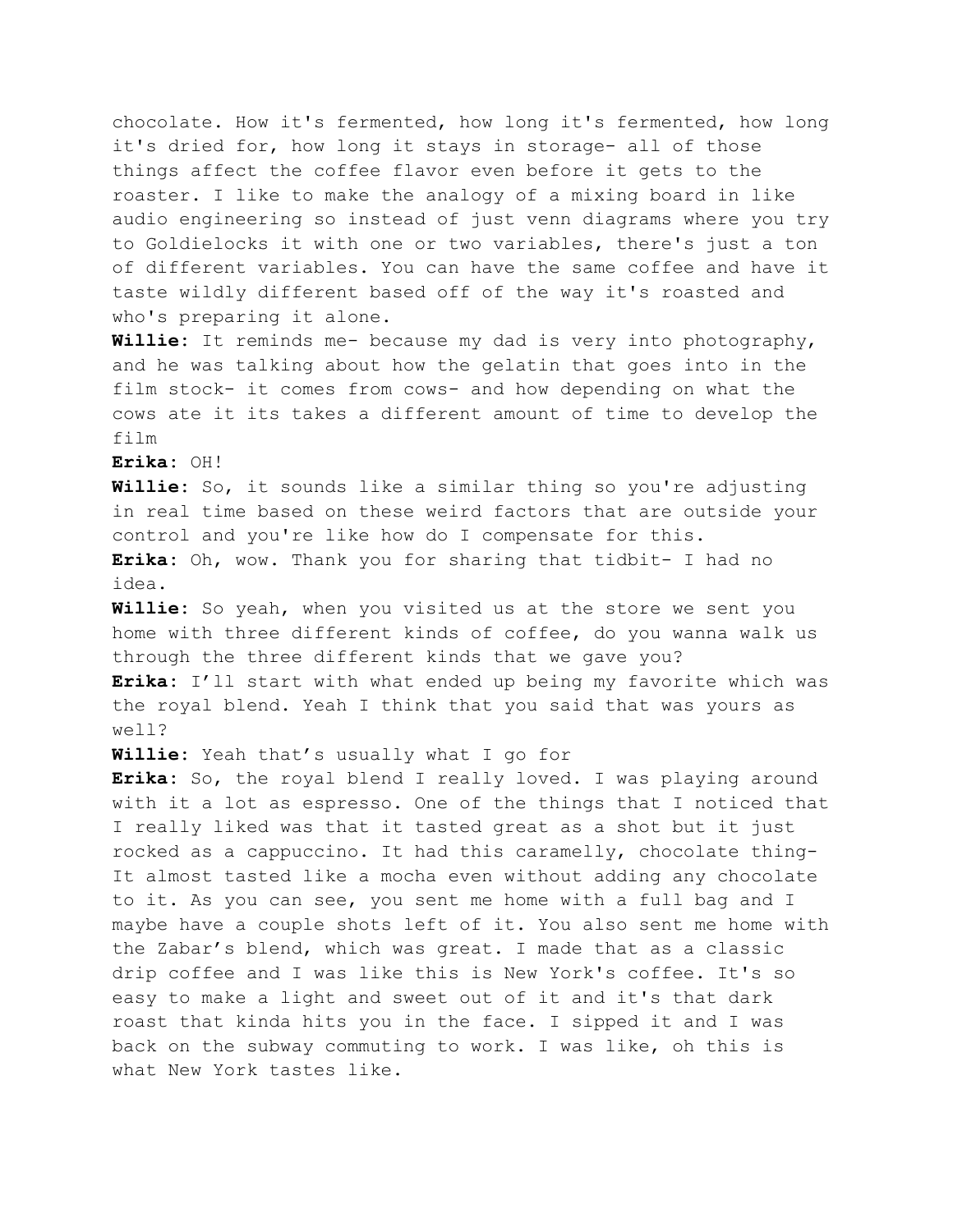Then I got the French-Italian cuz that's what the coffee that guy that was working really liked. Honestly, personally, for my preference, it was a little dark. I like something that is bold, has a lot of flavor, but that one was like really dark. So, I made it for a friend of mine who likes really dark coffee and he was like, "oh yeah. This is the jam. This is the stuff that I want". You'd take a sip and you'd feel the hairs growing on your chest a little bit.

**Erika:** The Royal Blend that you guys have, really compliments milk really well. And vice versa. Like I said- milk and coffee are best friends. Milk just adds sugar, it adds fat, it adds texture, it adds flavor, and then when the coffee is already dope, and tastes really good, and tastes like caramel, and is nice and rounded, you put those two things together- i'd eat that ice cream flavor, i'd drink that drink- those are all things that sound really good together. **Willie:** Let's make some coffee! **Erika:** Yeah, I'll walk you through on how to make a cappuccino and part of that is making an espresso so, hold on one second I gotta get a rag. So, now we're gonna grind it. **Willie**: And which blend are you grinding right now? **Erika**: Royal. **Willie**: Nice. **Erika**: The fave.Alright, so we're steaming the milk now. **Willie**: Cheers! **Erika:** Cheers! Yeah I did a pretty good job on that one. I wish you guys could taste it! **Willie**: Well Erika, thanks so much for doing this, and please tell everyone where they can find your stuff online. **Erika:** I'm an independent consultant but you can go to my website [www.ErikaVonie.com](http://www.erikavonie.com) I also have a [YouTube,](https://www.youtube.com/channel/UCDRpqzBT9sneuw7ZdI2c_bg) I haven't updated it in a while but there's a lot of really good home coffee tutorials like how to make a better cup of coffee on a Black & Decker machine. So that's me! **Willie**: Alright great, thank you so much for doing this. **Erika**: Cool, thanks Willie, thank you so much for having me! **Willie:** Of course! You've been listening to the Zabar's podcast! I'd like to thank Erika Vonie, Saul and David Zabar, Eric from the coffee